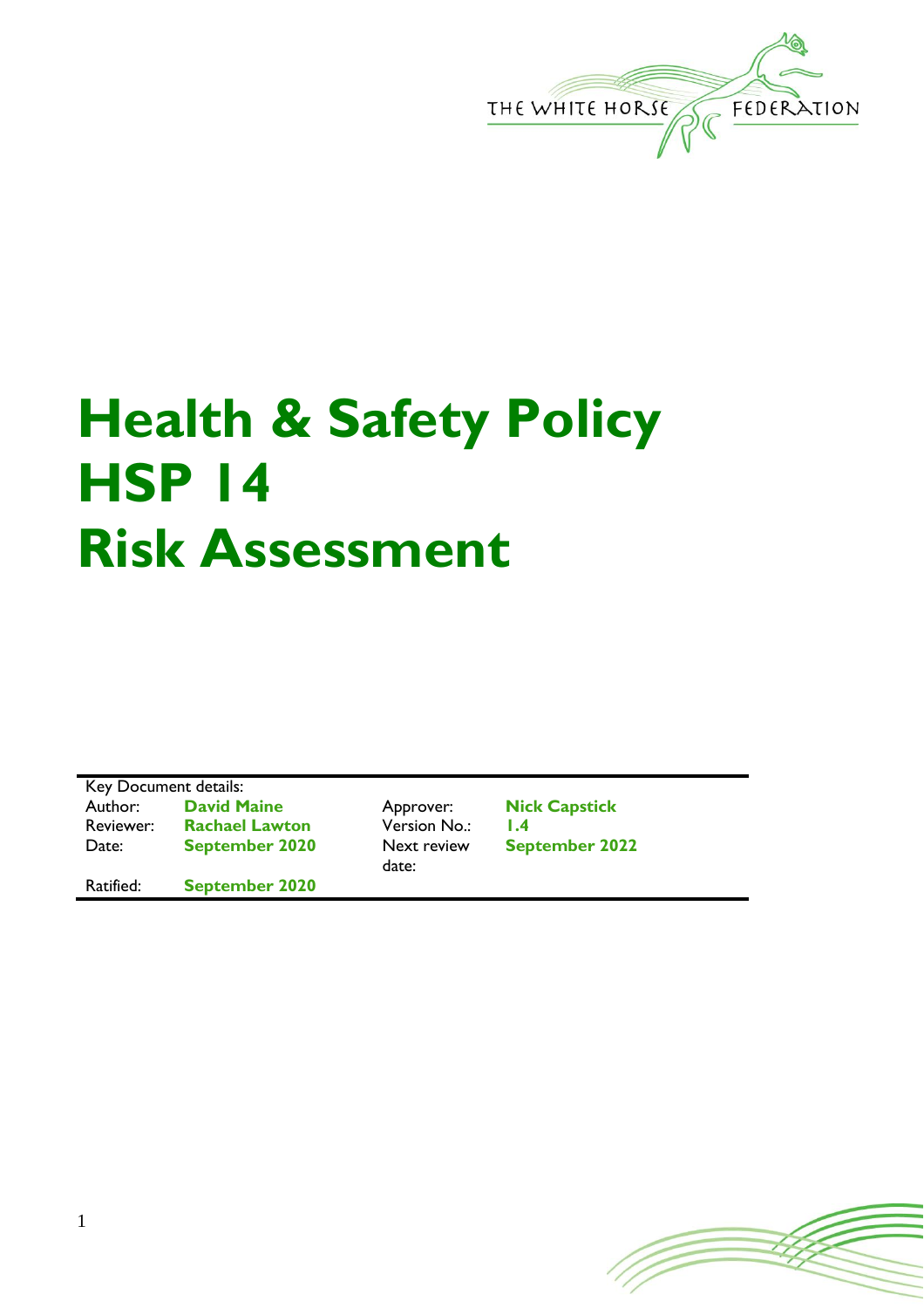

(Topon

| Title:              | HSP14 - Risk Assessment                                                                                                                                                                                          |  |  |  |  |
|---------------------|------------------------------------------------------------------------------------------------------------------------------------------------------------------------------------------------------------------|--|--|--|--|
| Author(s):          | David Maine                                                                                                                                                                                                      |  |  |  |  |
| Date:               | September 2020                                                                                                                                                                                                   |  |  |  |  |
| <b>Review date:</b> | September 2022                                                                                                                                                                                                   |  |  |  |  |
| <b>Application:</b> | This policy applies equally to all The White Horse Federation (TWHF) employees<br>including agency or casual staff, and to all premises where TWHF is either the 'employer'<br>or is in control of the premises. |  |  |  |  |

|                                                                                                                                               | <b>Definitions</b><br>For the purpose of this policy, the following definitions apply;                         |                                                                                               |                                                                                       |  |  |  |  |
|-----------------------------------------------------------------------------------------------------------------------------------------------|----------------------------------------------------------------------------------------------------------------|-----------------------------------------------------------------------------------------------|---------------------------------------------------------------------------------------|--|--|--|--|
|                                                                                                                                               |                                                                                                                | <b>Risk</b>                                                                                   | A risk assessment within the workplace is a careful examination of an                 |  |  |  |  |
|                                                                                                                                               |                                                                                                                | Assessment                                                                                    | activity to ensure that sufficient precautions have been taken to prevent             |  |  |  |  |
|                                                                                                                                               |                                                                                                                |                                                                                               | harm to people from identified hazards within the workplace.                          |  |  |  |  |
|                                                                                                                                               |                                                                                                                |                                                                                               |                                                                                       |  |  |  |  |
|                                                                                                                                               |                                                                                                                | Hazard                                                                                        | Anything with the potential to cause harm.                                            |  |  |  |  |
|                                                                                                                                               |                                                                                                                | <b>Risk</b>                                                                                   | The likelihood or possibility that the harm from the hazard is realised.              |  |  |  |  |
|                                                                                                                                               |                                                                                                                |                                                                                               |                                                                                       |  |  |  |  |
|                                                                                                                                               | To ensure that TWHF undertakes suitable and sufficient risk assessments for all work and<br><b>Policy Aims</b> |                                                                                               |                                                                                       |  |  |  |  |
|                                                                                                                                               |                                                                                                                | activities carried out by employees on its behalf.                                            |                                                                                       |  |  |  |  |
| It is the policy of TWHF to comply with the requirements for risk assessments under the<br><b>Policy</b>                                      |                                                                                                                |                                                                                               |                                                                                       |  |  |  |  |
|                                                                                                                                               |                                                                                                                |                                                                                               | Management of Health and Safety at Work Regulations 1999.                             |  |  |  |  |
| In particular TWHF is committed to:                                                                                                           |                                                                                                                |                                                                                               |                                                                                       |  |  |  |  |
|                                                                                                                                               |                                                                                                                |                                                                                               |                                                                                       |  |  |  |  |
|                                                                                                                                               |                                                                                                                | Undertaking risk assessments for work activities.<br>٠                                        |                                                                                       |  |  |  |  |
|                                                                                                                                               |                                                                                                                | Recording the results of these assessments.                                                   |                                                                                       |  |  |  |  |
|                                                                                                                                               |                                                                                                                | Introducing management plans and implementing appropriate controls identified                 |                                                                                       |  |  |  |  |
|                                                                                                                                               |                                                                                                                | through the risk assessment process.                                                          |                                                                                       |  |  |  |  |
|                                                                                                                                               |                                                                                                                | Reviewing and revising risk assessments on a regular basis.<br>$\bullet$                      |                                                                                       |  |  |  |  |
|                                                                                                                                               |                                                                                                                | It is also the intention of TWHF to comply with other requirements for specific               |                                                                                       |  |  |  |  |
|                                                                                                                                               |                                                                                                                | assessments under other regulations such as; for example:                                     |                                                                                       |  |  |  |  |
|                                                                                                                                               |                                                                                                                |                                                                                               |                                                                                       |  |  |  |  |
|                                                                                                                                               |                                                                                                                | Manual Handling Operations Regulations 1992.<br>٠                                             |                                                                                       |  |  |  |  |
|                                                                                                                                               |                                                                                                                | Health and Safety (Display Screen Equipment) Regulations 1992 (as amended by the<br>$\bullet$ |                                                                                       |  |  |  |  |
|                                                                                                                                               |                                                                                                                | Health and Safety (Miscellaneous Amendments) Regulations 2002.                                |                                                                                       |  |  |  |  |
| Control of Substances Hazardous to Health Regulations 2002<br>Failure to prevent harm to people from identified hazards within the workplace. |                                                                                                                |                                                                                               |                                                                                       |  |  |  |  |
| <b>Risk</b>                                                                                                                                   |                                                                                                                |                                                                                               |                                                                                       |  |  |  |  |
|                                                                                                                                               | <b>Responsibility</b>                                                                                          |                                                                                               | This responsibility is discharged primarily at the line management/operational level. |  |  |  |  |
|                                                                                                                                               |                                                                                                                |                                                                                               |                                                                                       |  |  |  |  |
|                                                                                                                                               |                                                                                                                | <b>Roles &amp; Responsibilities</b>                                                           |                                                                                       |  |  |  |  |
| Ι.                                                                                                                                            |                                                                                                                | Roles and responsibilities are defined in HSP2 Organisation.                                  |                                                                                       |  |  |  |  |
|                                                                                                                                               |                                                                                                                | Any specific actions are detailed in the arrangements section below.                          |                                                                                       |  |  |  |  |
|                                                                                                                                               | <b>Arrangements</b>                                                                                            |                                                                                               |                                                                                       |  |  |  |  |
| Ι.                                                                                                                                            | <b>Risk Assessment Process</b>                                                                                 |                                                                                               |                                                                                       |  |  |  |  |
|                                                                                                                                               |                                                                                                                |                                                                                               |                                                                                       |  |  |  |  |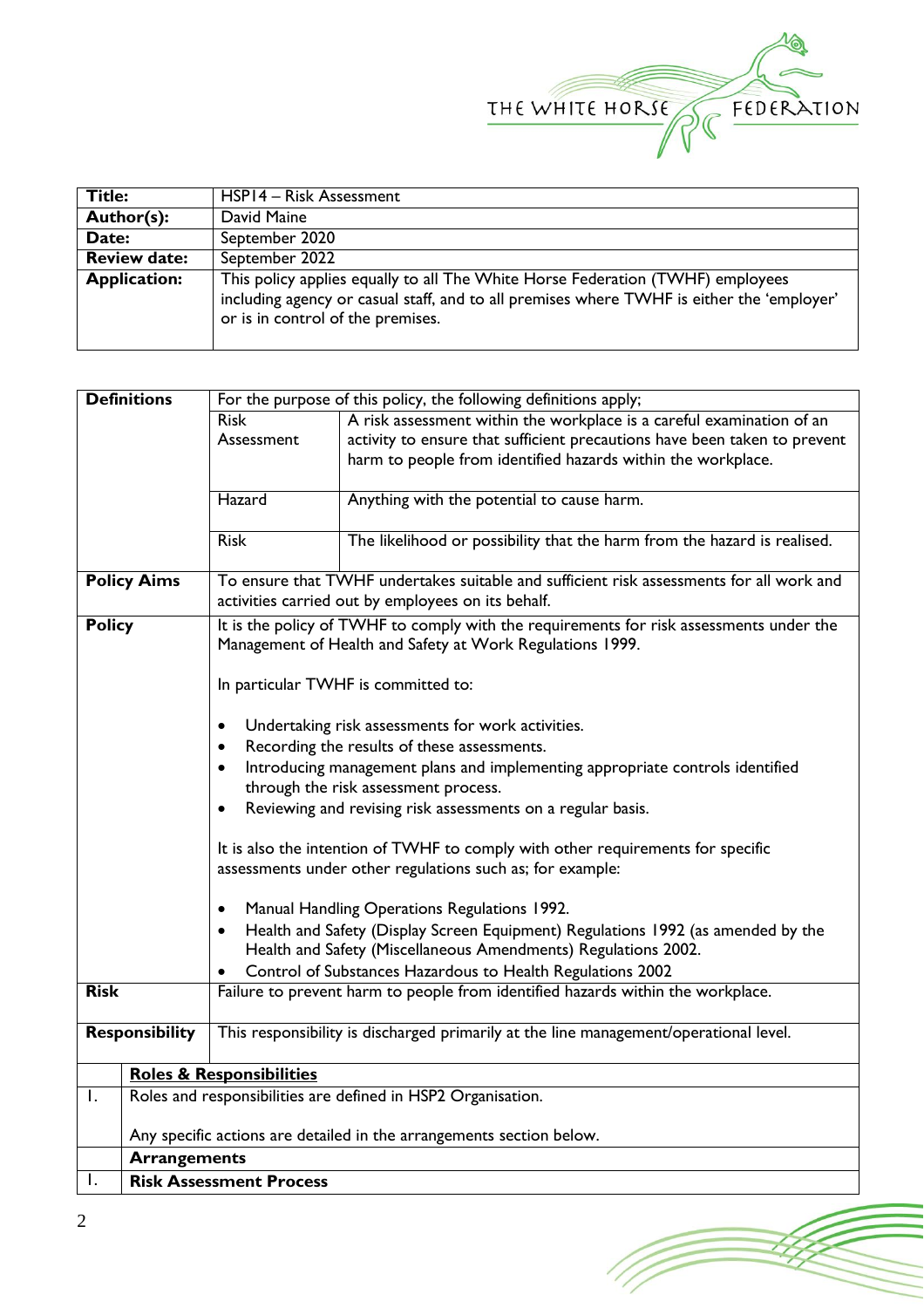

(Topon

|                  | The regulations do not specify any particular methods of carrying out risk assessments but do require<br>that the assessments focus on significant risks, are 'suitable and sufficient', duly recorded and<br>communicated to all who may be affected.                                                                                                                                                                                                                                                                                       |  |  |  |  |  |  |
|------------------|----------------------------------------------------------------------------------------------------------------------------------------------------------------------------------------------------------------------------------------------------------------------------------------------------------------------------------------------------------------------------------------------------------------------------------------------------------------------------------------------------------------------------------------------|--|--|--|--|--|--|
|                  | Risk assessments can be made of premises, machines, activities and tasks. It is often easiest to make<br>assessments that are task or activity based (e.g. driving company vehicles, working at height, loading and<br>unloading goods) since this helps to ensure staff have Safe Systems of Works for all work activities<br>where there are significant hazards.<br>The format of assessments undertaken at TWHF will follow the Health and Safety Executive's (HSE)<br>five steps to risk assessment. These steps include the following: |  |  |  |  |  |  |
|                  |                                                                                                                                                                                                                                                                                                                                                                                                                                                                                                                                              |  |  |  |  |  |  |
|                  | Step 1: Identify the hazards<br>Step 2: Decide who might be harmed and how<br>Step 3: Evaluate the risks and decide on precautions<br>Step 4: Record your findings                                                                                                                                                                                                                                                                                                                                                                           |  |  |  |  |  |  |
|                  | Step 5: Review your assessment and update with any changes.                                                                                                                                                                                                                                                                                                                                                                                                                                                                                  |  |  |  |  |  |  |
|                  | See HSF 14.1 Risk Assessment Template                                                                                                                                                                                                                                                                                                                                                                                                                                                                                                        |  |  |  |  |  |  |
| $\overline{2}$ . | <b>Training</b>                                                                                                                                                                                                                                                                                                                                                                                                                                                                                                                              |  |  |  |  |  |  |
|                  | In order for assessments to be suitable and sufficient the assessor must be competent, with an<br>appropriate combination of knowledge, experience, skills and training to enable them to:                                                                                                                                                                                                                                                                                                                                                   |  |  |  |  |  |  |
|                  | Identify hazards within the workplace<br>Formulate appropriate action plans to control hazards and reduce risks within the workplace<br>Co-ordinate and implement the control measure and safe working practices.                                                                                                                                                                                                                                                                                                                            |  |  |  |  |  |  |
|                  | To this end, appropriate risk assessment training will be provided to designated staff to enable them to<br>undertake the required risk assessments effectively.                                                                                                                                                                                                                                                                                                                                                                             |  |  |  |  |  |  |
|                  | Risk Assessment training will be arranged by Central HR Team as required.                                                                                                                                                                                                                                                                                                                                                                                                                                                                    |  |  |  |  |  |  |
| 3.               | <b>Completion of Risk Assessments</b>                                                                                                                                                                                                                                                                                                                                                                                                                                                                                                        |  |  |  |  |  |  |
|                  | Risk assessments are to be completed by the operational service area/department for all works and<br>activities conducted.                                                                                                                                                                                                                                                                                                                                                                                                                   |  |  |  |  |  |  |
|                  | Where specific health and safety regulations require specific assessments, such as COSHH, Manual<br>Handling, DSE or Fire for example, the Site or Regional Estates Manager will provide the necessary<br>guidance and support in completing these assessments.                                                                                                                                                                                                                                                                              |  |  |  |  |  |  |
|                  | <b>Communication of Risk Assessments</b>                                                                                                                                                                                                                                                                                                                                                                                                                                                                                                     |  |  |  |  |  |  |
|                  | Staff shall be made aware of the risk assessments that are relevant to their role. These shall<br>either be read by the individual or briefed out in team meetings.                                                                                                                                                                                                                                                                                                                                                                          |  |  |  |  |  |  |
|                  | A record of all risk assessment communications shall be kept by the line manager.                                                                                                                                                                                                                                                                                                                                                                                                                                                            |  |  |  |  |  |  |